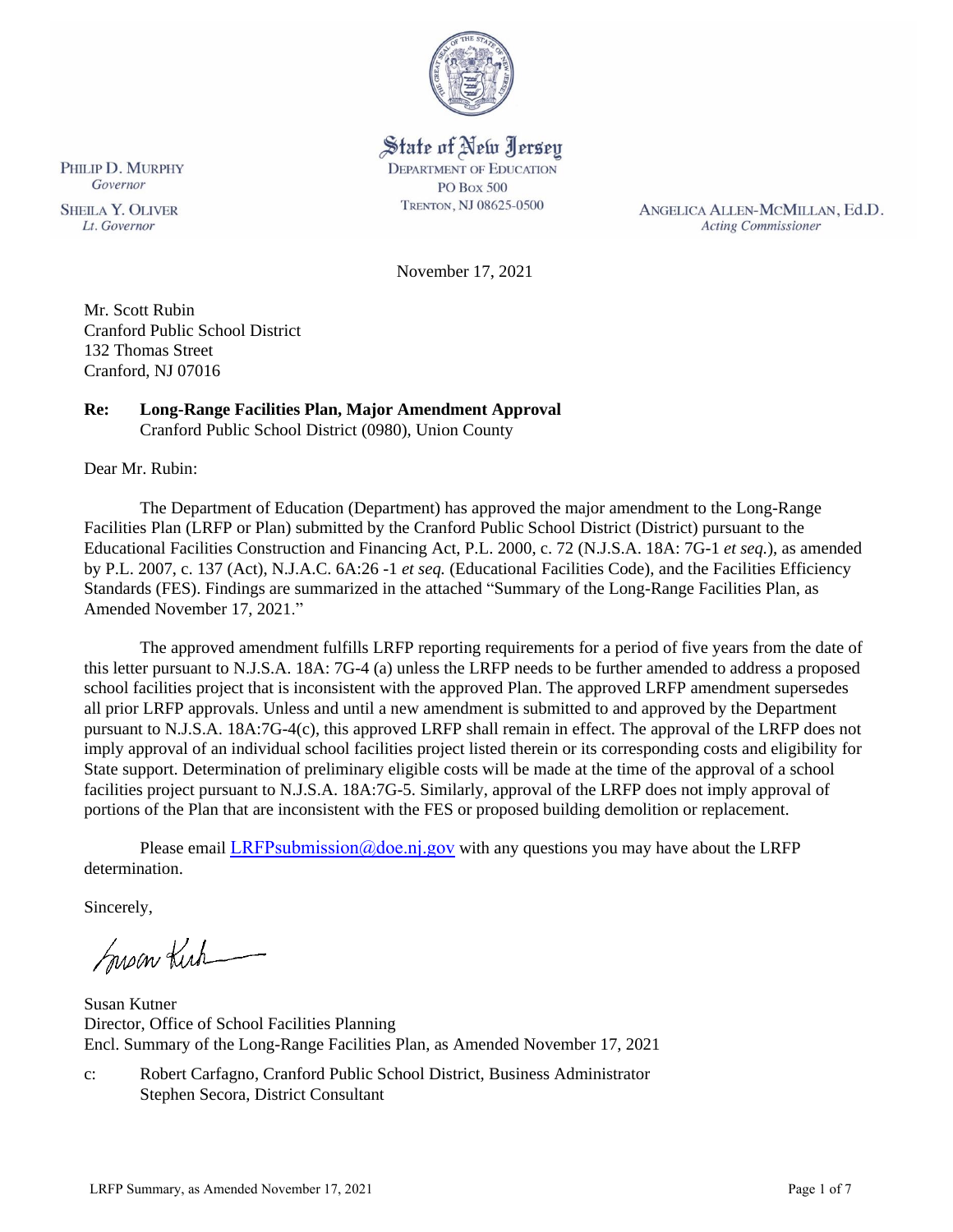# **Cranford Public School District (**980**) Summary of the Long-Range Facilities Plan, as Amended November 17, 2021**

The Department of Education (Department) has completed its review of the major amendment to the Long-Range Facilities Plan (LRFP or Plan) submitted by the Cranford Public School District (District) pursuant to the Educational Facilities Construction and Financing Act, P.L. 2000, c. 72 (N.J.S.A. 18A: 7G-1 *et seq.*), as amended by P.L. 2007, c. 137 (Act), N.J.A.C. 6A:26-1 et seq. (Educational Facilities Code), and the Facilities Efficiency Standards (FES).

The following provides a summary of the District's approved amended LRFP. The summary is based on the standards set forth in the Act, the Educational Facilities Code, the FES, District-reported information in the Department's LRFP reporting system, and supporting documentation. The referenced reports in *italic* text are standard reports available on the Department's LRFP website.

#### **1. Inventory Overview**

The District is classified as a Regular Operating District (ROD) for funding purposes. It provides services for students in grades PK-12.

The District identified existing and proposed schools, sites, buildings, rooms, and site amenities in its LRFP. Table 1 lists the number of existing and proposed district schools, sites, and buildings. Detailed information can be found in the *School Asset Inventory Report* and the *Site Asset Inventory Report.*

**As directed by the Department, school facilities projects that have received initial approval by the Department and have been approved by the voters, if applicable, are represented as "existing" in the LRFP.** Approved projects that include new construction and/or the reconfiguration/reassignment of existing program space are as follows: n/a.

| Category                                     | <b>Existing</b> | <b>Proposed</b> |
|----------------------------------------------|-----------------|-----------------|
| Number of Schools (assigned DOE school code) |                 |                 |
| Number of School Buildings <sup>1</sup>      |                 |                 |
| Number of Non-School Buildings <sup>2</sup>  |                 |                 |
| Number of Vacant Buildings                   |                 |                 |
| Number of Sites                              |                 |                 |

#### **Table 1: Number of Schools, School Buildings, and Sites**

Based on the existing facilities inventory submitted by the District:

- **•** Schools using leased buildings (short or long-term):  $n/a$
- Schools using temporary classroom units (TCUs), excluding TCUs supporting construction: n/a
- $\blacksquare$  Vacant/unassigned school buildings:  $n/a$

*<sup>1</sup>* Includes district-owned buildings and long-term leases serving students in district-operated programs

 $2$  Includes occupied district-owned buildings not associated with a school, such as administrative buildings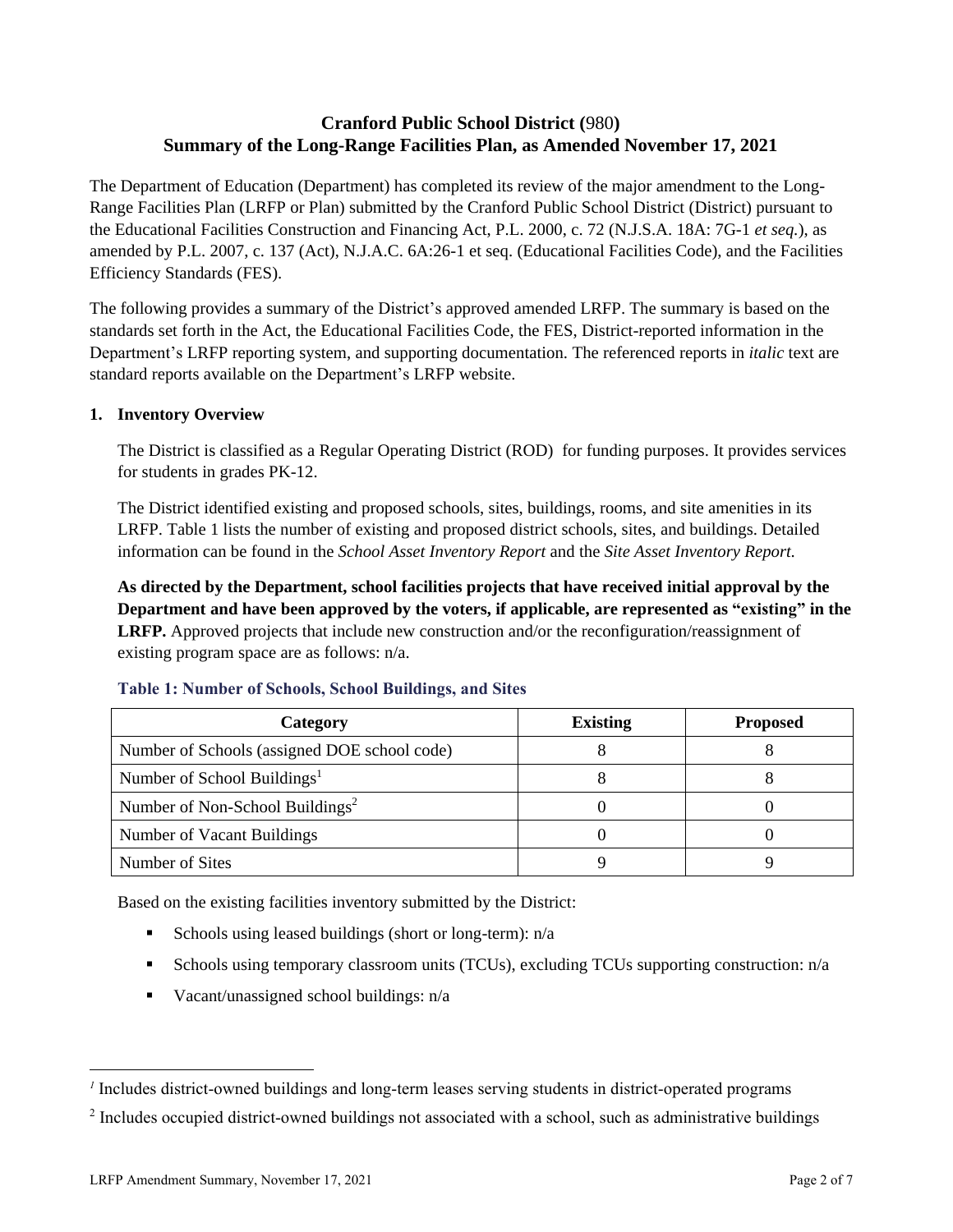## **Findings:**

The Department has determined that the proposed inventory is adequate for approval of the District's LRFP amendment. However, the LRFP determination does not imply approval of an individual school facilities project listed within the LRFP; the District must submit individual project applications for project approval.

## **2. District Enrollments**

The District determined the number of students, or "proposed enrollments," to be accommodated for LRFP planning purposes on a district-wide basis and in each school.

The Department minimally requires the submission of a standard cohort-survival projection using historic enrollment data from the Application for School State Aid (ASSA) or NJ Smart. The cohort-survival method projection method forecasts future students based upon the survival of the existing student population as it moves from grade to grade. A survival ratio of less than 1.00 indicates a loss of students, while a survival ratio of more than 1.00 indicates the class size is increasing. For example, if a survival ratio tracking first to second grade is computed to be 1.05, the grade size is increasing by 5% from one year to the next. The cohort-survival projection methodology works well for communities with stable demographic conditions. Atypical events impacting housing or enrollments, such as an economic downturn that halts new housing construction or the opening of a charter or private school, typically makes a cohort-survival projection less reliable.

## **Proposed enrollments are based on a standard cohort-survival enrollment projection.**

Adequate supporting documentation was submitted to the Department to justify the proposed enrollments. Table 2 provides a comparison of existing and projected enrollments. All totals include special education students.

|                              | <b>Existing Enrollments</b> | <b>District Proposed Enrollments</b> |
|------------------------------|-----------------------------|--------------------------------------|
| <b>Grades</b>                | 2020-21                     | 2025-26                              |
| PK (excl. private providers) | 40                          | 50                                   |
| Grades K to 5                | 1,689                       | 1,820                                |
| Grades 6 to 8                | 859                         | 918                                  |
| Grades 9 to 12               | 1,173                       | 1,086                                |
| <b>Totals PK to 12</b>       | 3,761                       | 3,874                                |

# **Table 2: Enrollments**

## **Findings:**

The Department has determined the District's proposed enrollments to be acceptable for approval of the District's LRFP amendment. The Department will require a current enrollment projection at the time an application for a school facilities project is submitted incorporating the District's most recent enrollments in order to verify that the LRFP's planned capacity is appropriate for the updated enrollments.

## **3. District Practices Capacity**

Based on information provided in the room inventories, District Practices Capacity was calculated for each school building to determine whether adequate capacity is proposed for the projected enrollments based on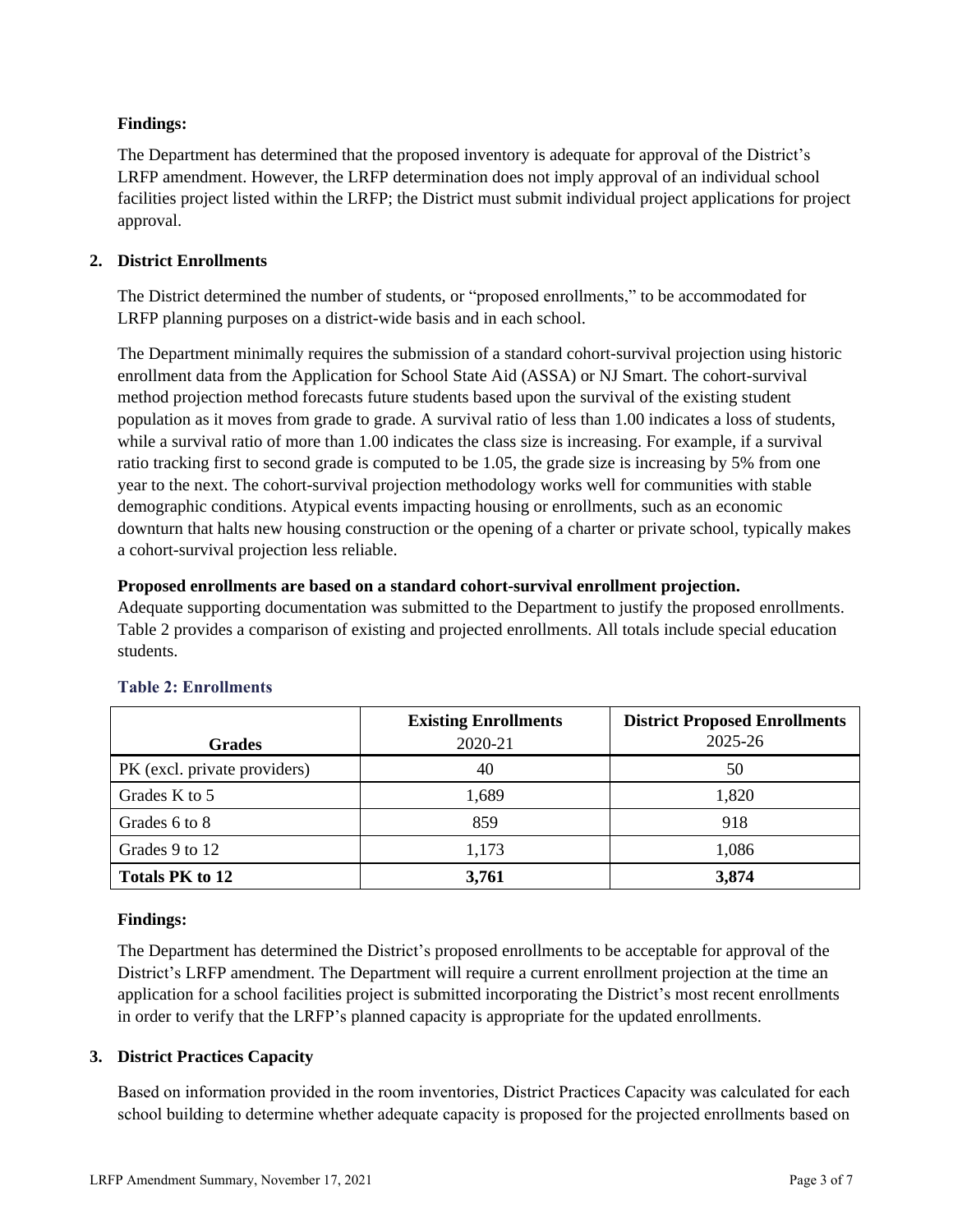4. New Construction **Fundings Eligibility** es. The capacity totals assume instructional buildings can be fully utilized regardless of school sending areas, transportation, and other operational issues. The calculations only consider district-owned buildings and long-term leases; short term leases and temporary buildings are excluded. **A capacity utilization factor of 90% for classrooms serving grades K–8 and 85% for classrooms serving grades 9–12 is applied in accordance with the FES.** No capacity utilization factor is applied to preschool classrooms.

In certain cases, districts may achieve adequate District Practices Capacity to accommodate enrollments but provide inadequate square feet per student in accordance with the FES, resulting in educational adequacy issues and "Unhoused Students." Unhoused students are considered in the "Functional Capacity" calculations used to determine potential State support for school facilities projects and are analyzed in Section 4.

Table 3 provides a summary of proposed enrollments and existing and proposed District-wide capacities. Detailed information can be found in the LRFP website reports titled *FES and District Practices Capacity Report, Existing Rooms Inventory Report, and Proposed Rooms Inventory Report.*

| <b>Grades</b>              | <b>Proposed</b><br><b>Enrollments</b> | <b>Existing</b><br><b>District</b><br><b>Practices</b><br>Capacity | <b>Existing</b><br>Deviation* | <b>Proposed</b><br><b>District</b><br><b>Practices</b><br>Capacity | <b>Proposed</b><br>Deviation* |
|----------------------------|---------------------------------------|--------------------------------------------------------------------|-------------------------------|--------------------------------------------------------------------|-------------------------------|
| Elementary (PK to 5)       | 1,870                                 | 1,879.05                                                           | 9.05                          | 1,879.05                                                           | 9.05                          |
| Middle $(6 \text{ to } 8)$ | 918                                   | 942.43                                                             | 24.43                         | 942.43                                                             | 24.43                         |
| High $(9 \text{ to } 12)$  | 1,086                                 | 1,126.92                                                           | 40.92                         | 1,126.92                                                           | 40.92                         |
| <b>District Totals</b>     | 3,874                                 | 3,948.40                                                           | 74.40                         | 3,948.40                                                           | 74.40                         |

## **Table 3: District Practices Capacity Analysis**

*\** Positive numbers signify surplus capacity; negative numbers signify inadequate capacity. Negative values for District Practices capacity are acceptable for approval if proposed enrollments do not exceed 100% capacity utilization.

Considerations:

- Based on the proposed enrollments and existing room inventories, the District is projected to have inadequate capacity for the following grade groups, assuming all school buildings can be fully utilized (100% capacity utilization): n/a
- Adequate justification has been provided by the District if the proposed capacity for a school significantly deviates from the proposed enrollments. Generally, surplus capacity is acceptable for LRFP approval if additional capacity is not proposed through new construction.

# **Findings:**

The Department has determined that proposed District capacity, in accordance with the proposed enrollments, is adequate for approval of the District's LRFP amendment. The Department will require a current enrollment projection at the time an application for a school facilities project is submitted, incorporating the District's most recent Fall Enrollment Report, in order to verify that the LRFP's planned capacity meets the District's updated enrollments.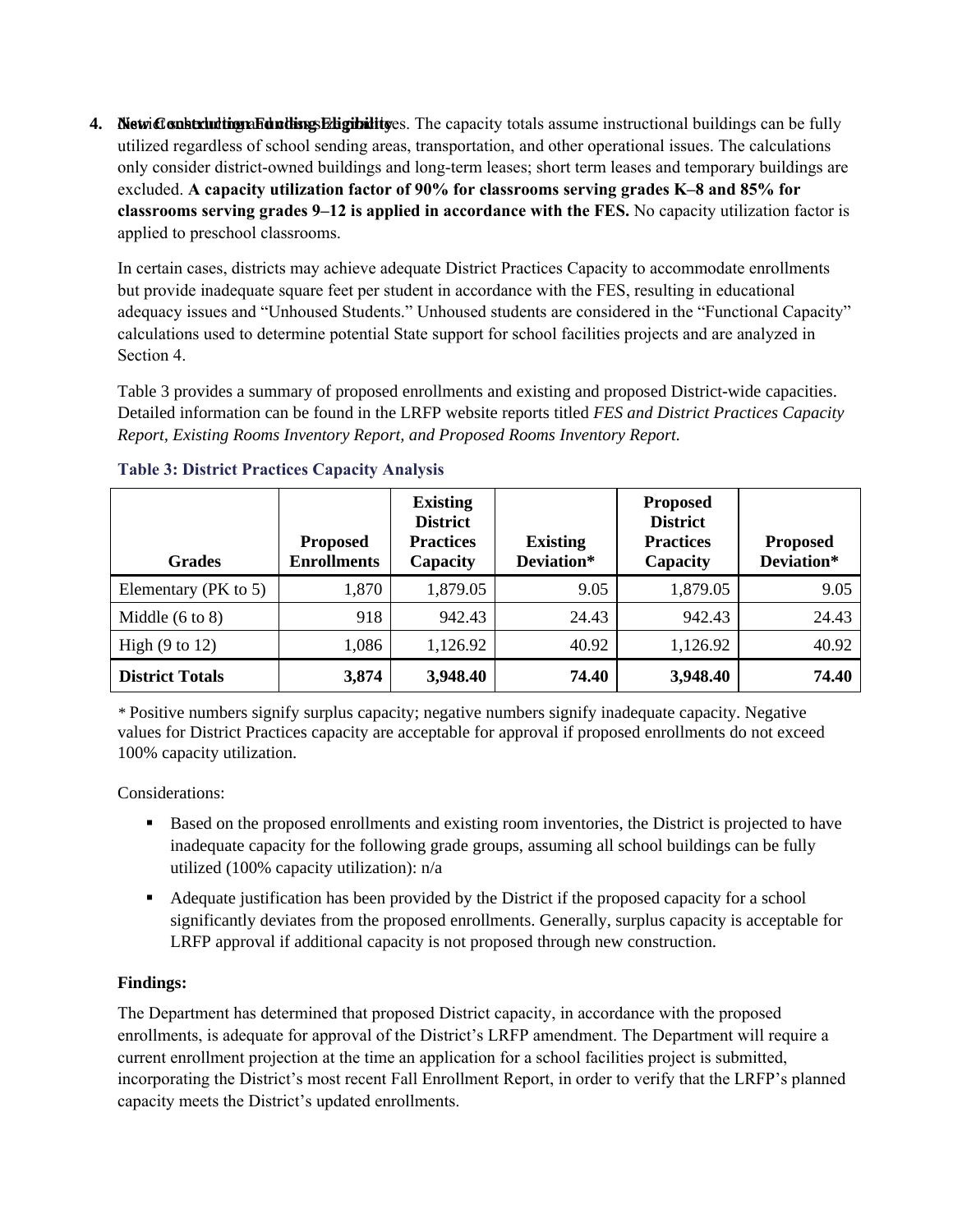*Functional Capacity* was calculated and compared to the proposed enrollments to provide a **preliminary estimate** of Unhoused Students and new construction funding eligibility. **A final determination will be made at the time of project application approval.**

*Functional Capacity* is the adjusted gross square footage of a school building *(total gross square feet minus excluded space)* divided by the minimum area allowance per full-time equivalent student for the grade level contained therein. *Unhoused Students* is the number of students projected to be enrolled in the District that exceeds the Functional Capacity of the District's schools pursuant to N.J.A.C. 6A:26-2.2(c). *Excluded Square Feet* includes (1) square footage exceeding the FES for any pre-kindergarten, kindergarten, general education, or self-contained special education classroom; (2) grossing factor square footage *(corridors, stairs, mechanical rooms, etc.)* that exceeds the FES allowance, and (3) square feet proposed to be demolished or discontinued from use. Excluded square feet may be revised during the review process for individual school facilities projects.

Table 4 provides a preliminary assessment of the Functional Capacity, Unhoused Students, and Estimated Maximum Approved Area for Unhoused Students for each FES grade group. The calculations exclude temporary facilities and short-term leased buildings. School buildings proposed for whole or partial demolition or reassignment to a non-school use are excluded from the calculations pending project application review. If a building is proposed to be reassigned to a different school, the square footage is applied to the proposed grades after reassignment. Buildings that are not assigned to a school are excluded from the calculations. In addition, only preschool students eligible for state funding (former ECPA students) are included. Detailed information concerning the calculations can be found in the *Functional Capacity and Unhoused Students Report* and the *Excluded Square Footage Report.*

| Category                                     | PK/K to 5 | 6 to 8    | 9 to 12  | <b>Total</b> |
|----------------------------------------------|-----------|-----------|----------|--------------|
| Eligible PK /K-12 Proposed Enrollments       | 1,870     | 918       | 1,086    |              |
| FES Area Allowance (SF/student)              | 125.00    | 134.00    | 151.00   |              |
| <b>Prior to Completion of Proposed Work:</b> |           |           |          |              |
| <b>Existing Gross Square Feet</b>            | 215,617   | 109,121   | 213,987  | 538,726      |
| <b>Adjusted Gross Square Feet</b>            | 209,092   | 108,312   | 209,526  | 526,931      |
| <b>Adjusted Functional Capacity</b>          | 1,672.74  | 829.94    | 1,399.04 |              |
| <b>Unhoused Students</b>                     | 197.26    | 88.06     | 0.00     |              |
| Est. Max. Area for Unhoused Students         | 24,658.00 | 11,799.76 | 0.00     |              |
| <b>After Completion of Proposed Work:</b>    |           |           |          |              |
| Gross Square Feet                            | 215,617   | 109,121   | 213,987  | 538,726      |
| New Gross Square Feet                        | $\theta$  | $\Omega$  | $\Omega$ | $\theta$     |
| <b>Adjusted Gross Square Feet</b>            | 209,092   | 108,312   | 209,526  | 526,931      |
| <b>Functional Capacity</b>                   | 1,672.74  | 829.94    | 1,399.04 |              |
| <b>Unhoused Students after Construction</b>  | 197.26    | 88.06     | 0.00     |              |
| Est. Max. Area Remaining                     | 24,658.00 | 11,799.76 | 0.00     |              |

#### **Table 4: Estimated Maximum Approved Area for Unhoused Students**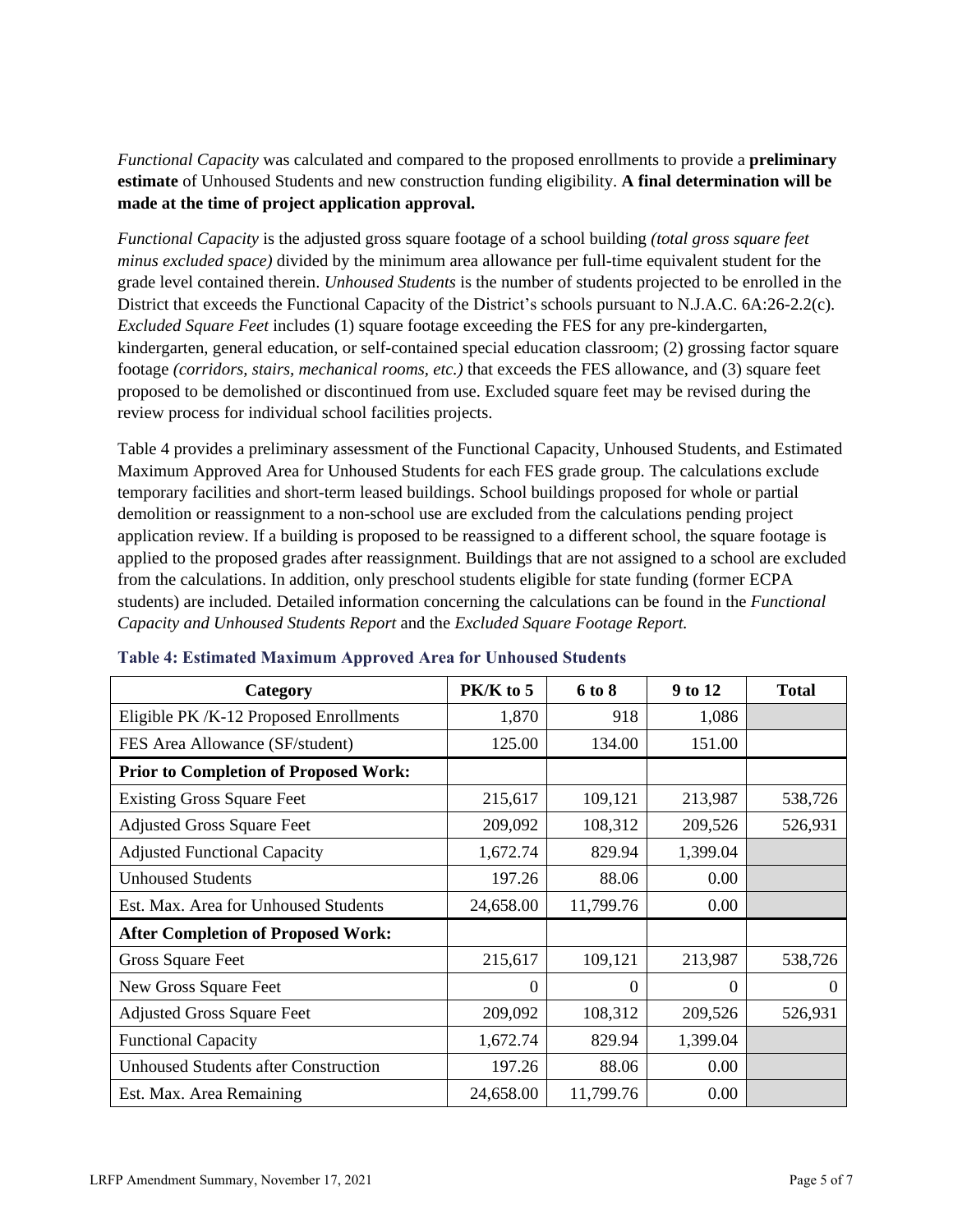Facilities used for non-instructional or non-educational purposes are ineligible for State support under the Act. However, projects for such facilities shall be reviewed by the Department to determine whether they are consistent with the District's LRFP and whether the facility, if it is to house students (full or part time) conforms to educational adequacy requirements. These projects shall conform to all applicable statutes and regulations.

Estimated costs represented in the LRFP by the District are for capital planning purposes only. The estimates are not intended to represent preliminary eligible costs or final eligible costs of approved school facilities projects.

Considerations:

- **•** The District does not have approved projects pending completion, as noted in Section 1, that impact the Functional Capacity calculations.
- The Functional Capacity calculations *exclude* square feet proposed for demolition or discontinuation for the following FES grade groups and school buildings pending a feasibility study and project review: n/a.
- Based on the preliminary assessment, the District has Unhoused Students prior to the completion of proposed work for the following FES grade groups: PK-5, 6-8.
- New construction is proposed for the following FES grade groups: n/a.
- Proposed new construction exceeds the estimated maximum area allowance for Unhoused Students prior to the completion of the proposed work for the following grade groups: n/a.
- **•** The District, based on the preliminary LRFP assessment, will have Unhoused Students after completion of the proposed LRFP work. If the District is projected to have Unhoused Students, adequate justification has been provided to confirm educational adequacy in accordance with Section 6 of this determination.

## **Findings:**

Functional Capacity and Unhoused Students calculated in the LRFP are preliminary estimates. Preliminary Eligible Costs (PEC) and Final Eligible Costs (FEC) will be included in the review process for specific school facilities projects. A feasibility study undertaken by the District is required if building demolition or replacement is proposed per N.J.A.C. 6A:26-2.3(b)(10).

## **5. Proposed Work**

The District assessed program space, capacity, and physical plant deficiencies to determine corrective actions. Capital maintenance, or *"system actions,"* address physical plant deficiencies due to operational, building code, and /or life cycle issues. Inventory changes, or *"inventory actions,*" add, alter, or eliminate sites, site amenities, buildings, and/or rooms.

The Act (N.J.S.A. 18A:7G-7b) provides that all school facilities shall be deemed suitable for rehabilitation unless a pre-construction evaluation undertaken by the District demonstrates to the satisfaction of the Commissioner that the structure might pose a risk to the safety of the occupants even after rehabilitation or that rehabilitation is not cost-effective. Pursuant to N.J.A.C. 6A:26-2.3(b)(10), the Commissioner may identify school facilities for which new construction is proposed in lieu of rehabilitation for which it appears from the information presented that new construction is justified, provided, however, that for such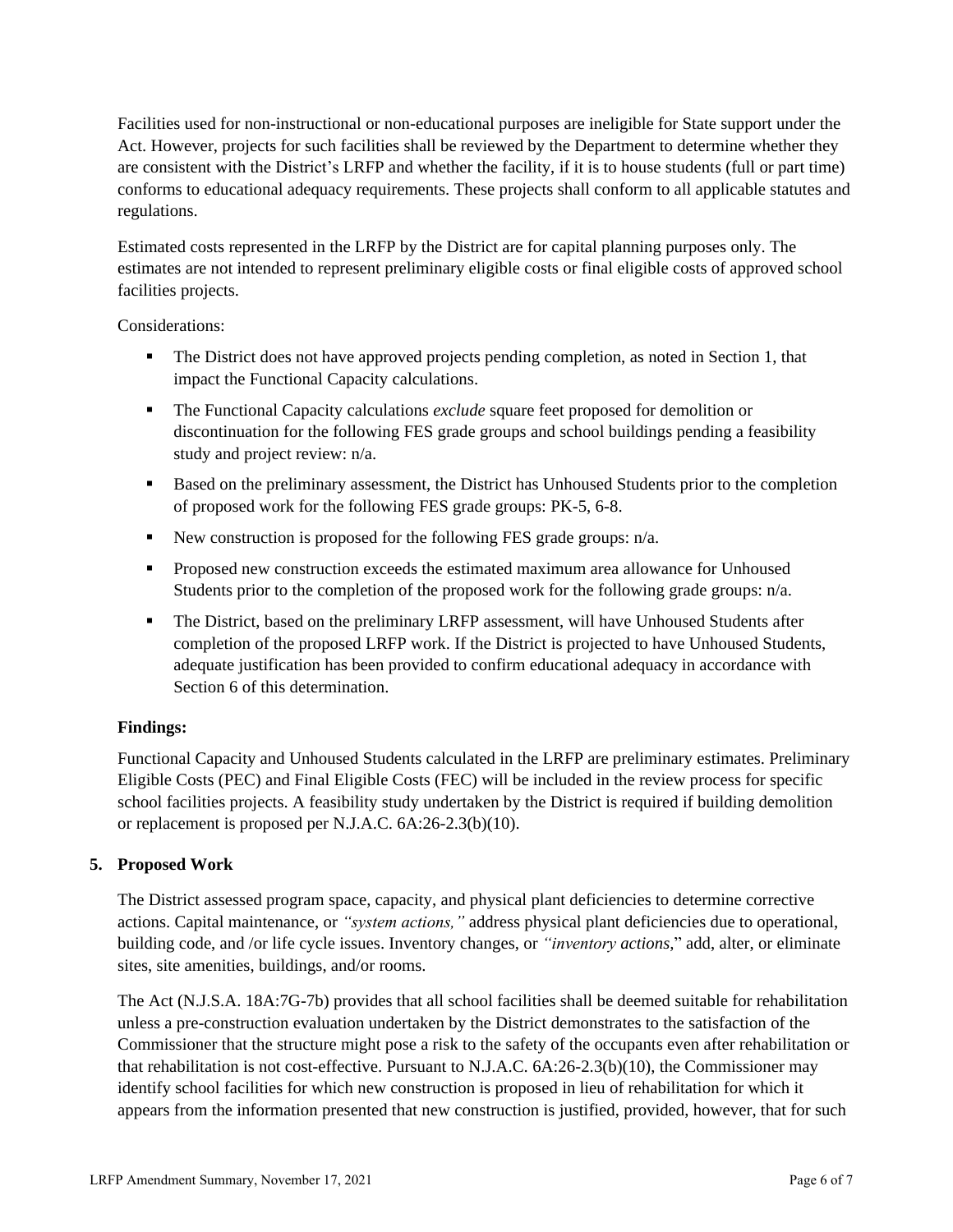school facilities so identified, the District must submit a feasibility study as part of the application for the specific school facilities project. The cost of each proposed building replacement is compared to the cost of additions or rehabilitation required to eliminate health and safety deficiencies and to achieve the District's programmatic model.

Table 5 lists the scope of work proposed for each school based on the building(s) serving their student population. Proposed inventory changes are described in the LRFP website reports titled *"School Asset Inventory Report and "Proposed Room Inventory Report."* Information concerning proposed systems work, or capital maintenance can be found in the "LRFP Systems Action Summary Report."

With the completion of the proposed work, the following schools are proposed to be eliminated: n/a; the following schools are proposed to be added: n/a.

| <b>Proposed Scope of Work</b>                                                                  | <b>Applicable Schools</b>                                                                                                                                                    |
|------------------------------------------------------------------------------------------------|------------------------------------------------------------------------------------------------------------------------------------------------------------------------------|
| <b>Renovation only</b> (no new construction)                                                   |                                                                                                                                                                              |
| System actions only (no inventory actions)                                                     | Bloomingdale Ave. (040); Brookside (050);<br>Cranford Senior HS (030); Hillside Ave.<br>(033); Lincoln (070); Livingston Ave. (080);<br>Orange Ave. (037); Walnut Ave. (110) |
| Existing inventory actions only (no systems actions)                                           | n/a                                                                                                                                                                          |
| Systems and inventory changes                                                                  | n/a                                                                                                                                                                          |
| <b>New construction</b>                                                                        |                                                                                                                                                                              |
| Building addition only (no systems actions)                                                    | n/a                                                                                                                                                                          |
| Renovation and building addition (system, existing<br>inventory, and new construction actions) | n/a                                                                                                                                                                          |
| New building on existing site                                                                  | n/a                                                                                                                                                                          |
| New building on new or expanded site                                                           | n/a                                                                                                                                                                          |
| Site and building disposal (in addition to above scopes)                                       |                                                                                                                                                                              |
| Partial building demolition                                                                    | n/a                                                                                                                                                                          |
| Whole building demolition                                                                      | n/a                                                                                                                                                                          |
| Site and building disposal or discontinuation of use                                           | n/a                                                                                                                                                                          |

#### **Table 5: School Building Scope of Work**

#### **Findings:**

The Department has determined that the proposed work is adequate for approval of the District's LRFP amendment. However, Department approval of proposed work in the LRFP does not imply the District may proceed with a school facilities project. The District must submit individual project applications with cost estimates for Department project approval. Both school facilities project approval and other capital project review require consistency with the District's approved LRFP.

## **6. Proposed Room Inventories and the Facilities Efficiency Standards**

The District's proposed school buildings were evaluated to assess general educational adequacy in terms of compliance with the FES area allowance pursuant to N.J.A.C. 6A:26-2.2 and 2.3.